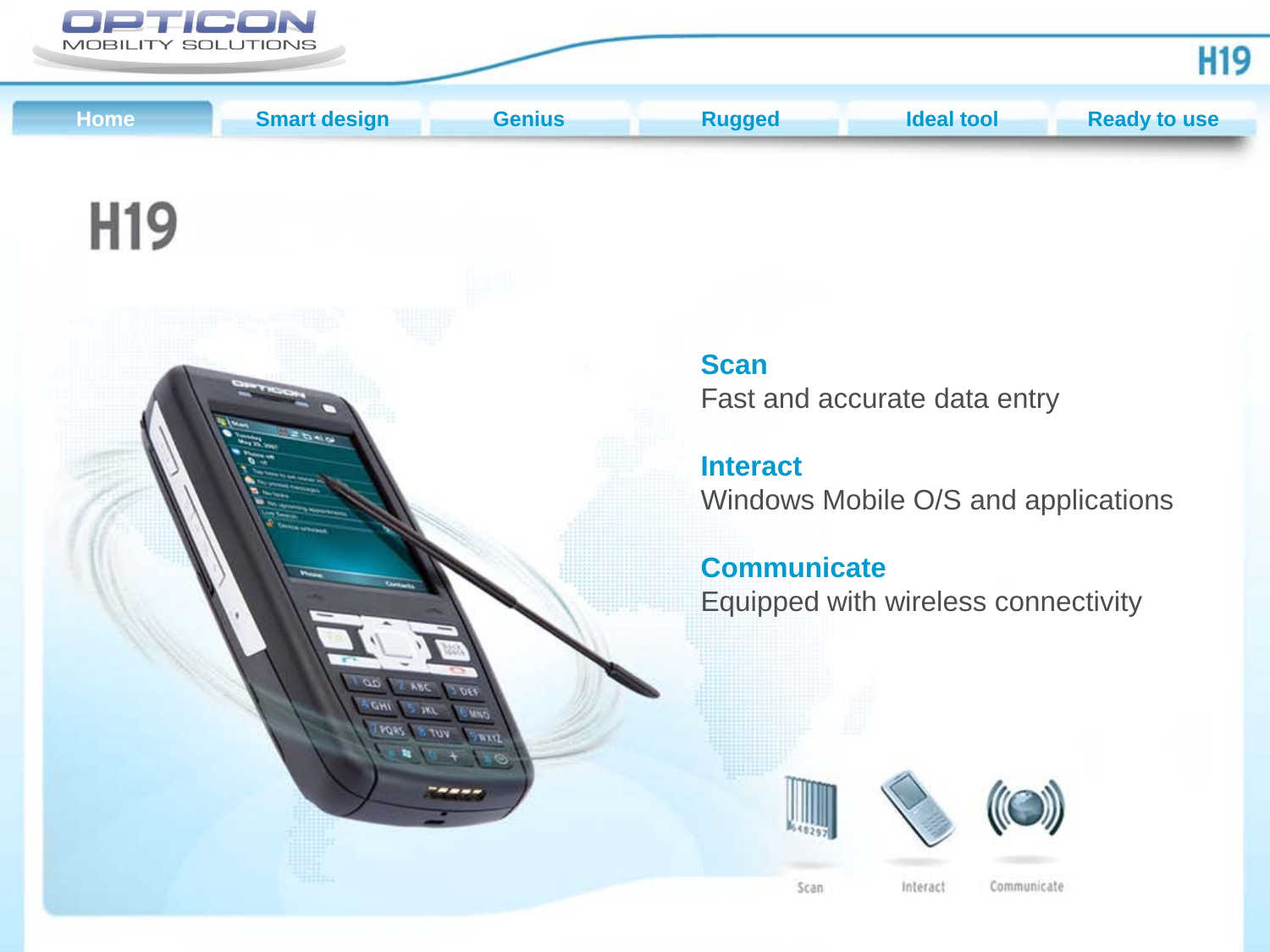<span id="page-1-0"></span>



# **Product Layout**

Integrated barcode laser scanner or 2D imager

Touch screen

Dial keypad

Control keys

5-way navigation key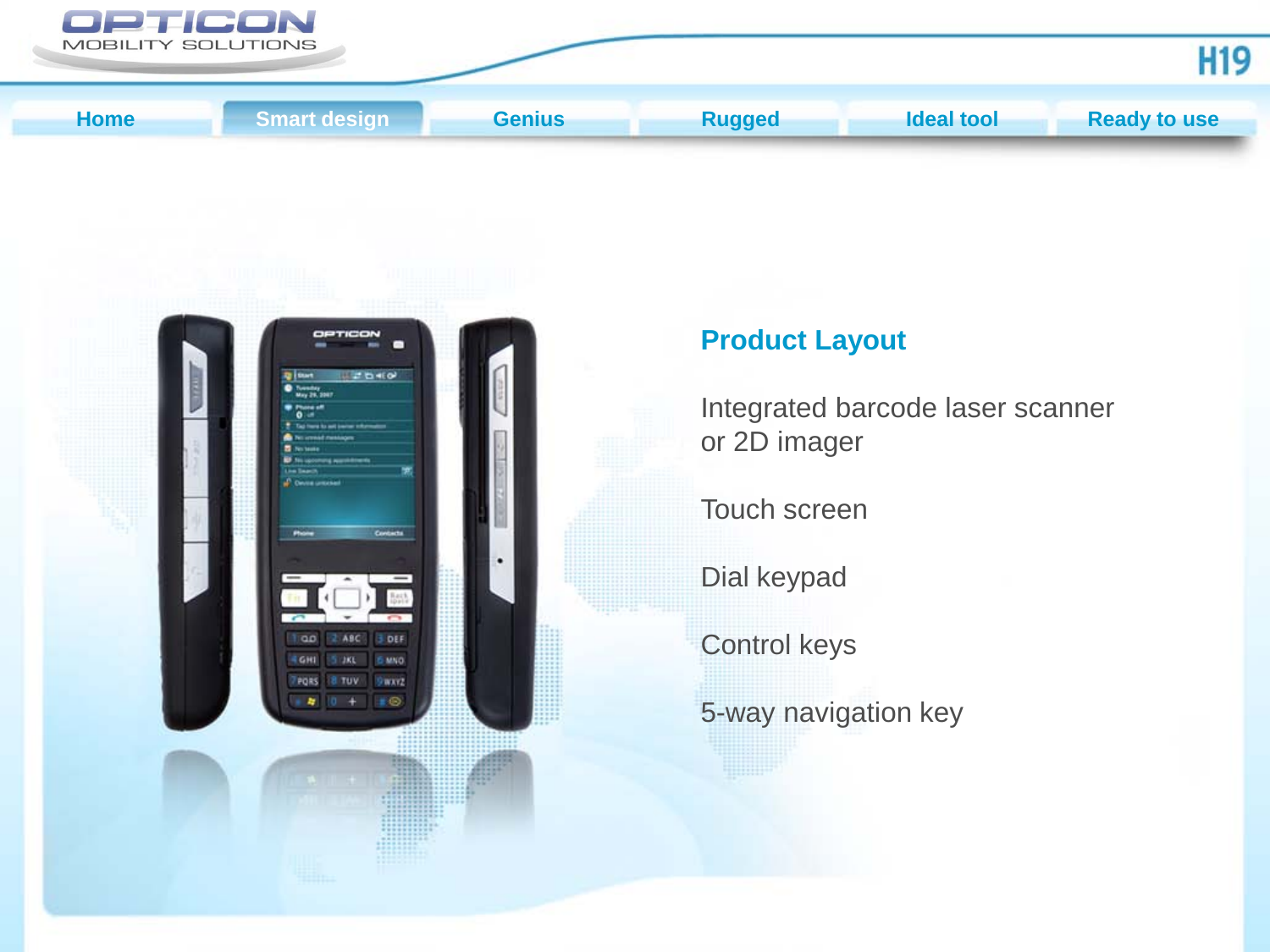<span id="page-2-0"></span>

**Mobile Windows Mobile 6.0 Professional Bluetooth and WiFi Bluetooth**  $Wi$   $Fi)$ provide a wireless infrastructure **GSM/GPRS/EDGE GSM/GPRS/EDGE** integrate phone applications **GPS** 

**GPS** for world wide tracking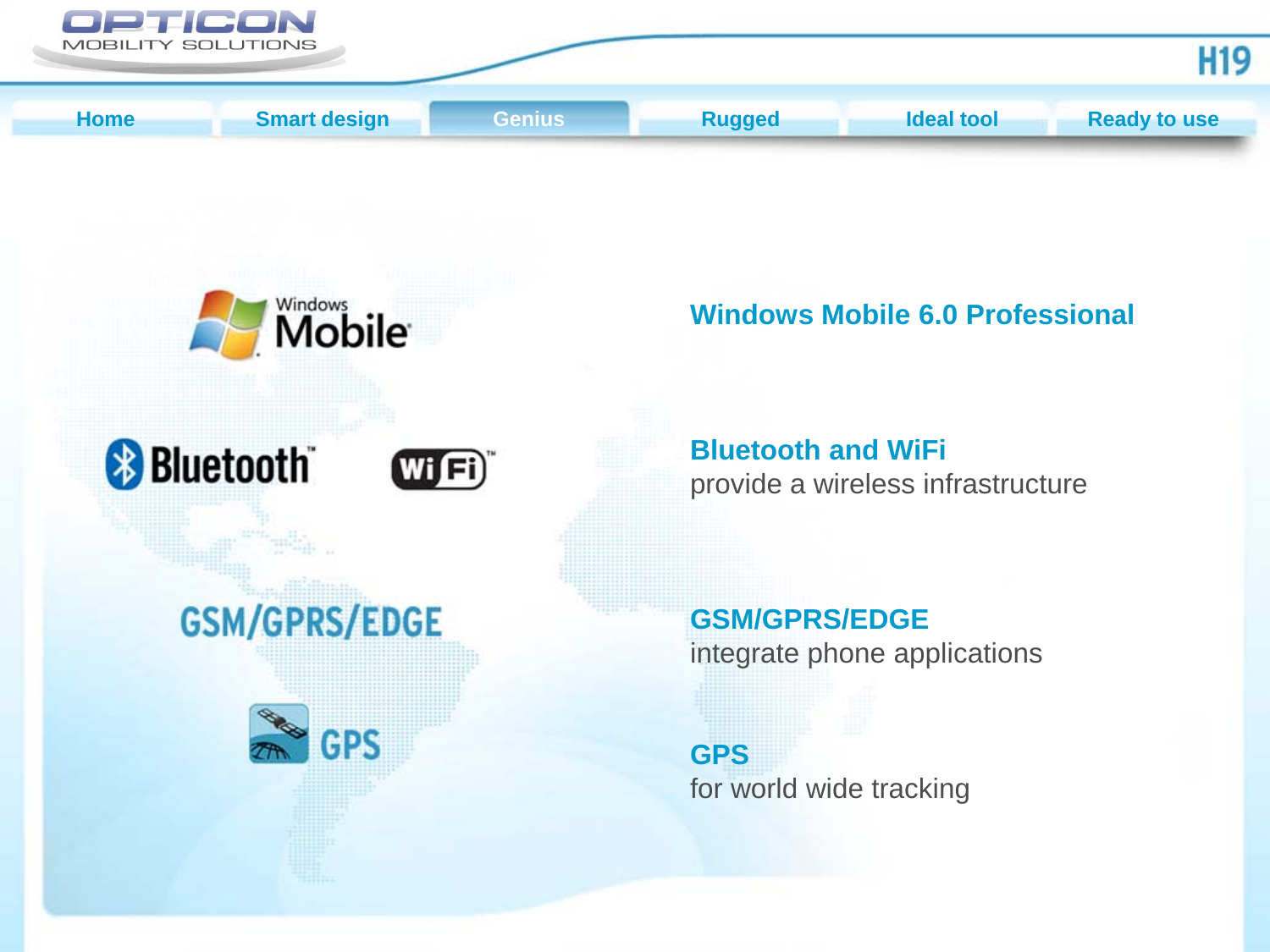<span id="page-3-0"></span>



## **Rechargeable battery**

- Standard Lithium-Ion 1440 mAh battery
- Optional High-capacity 2880 mAh battery

**Lightweight case** with soft and comfortable grip

#### **IP 54 resistancy**

Works in different indoor and outdoor conditions

# **Drop proof**

Withstands unintentional drops up to 1.5 meter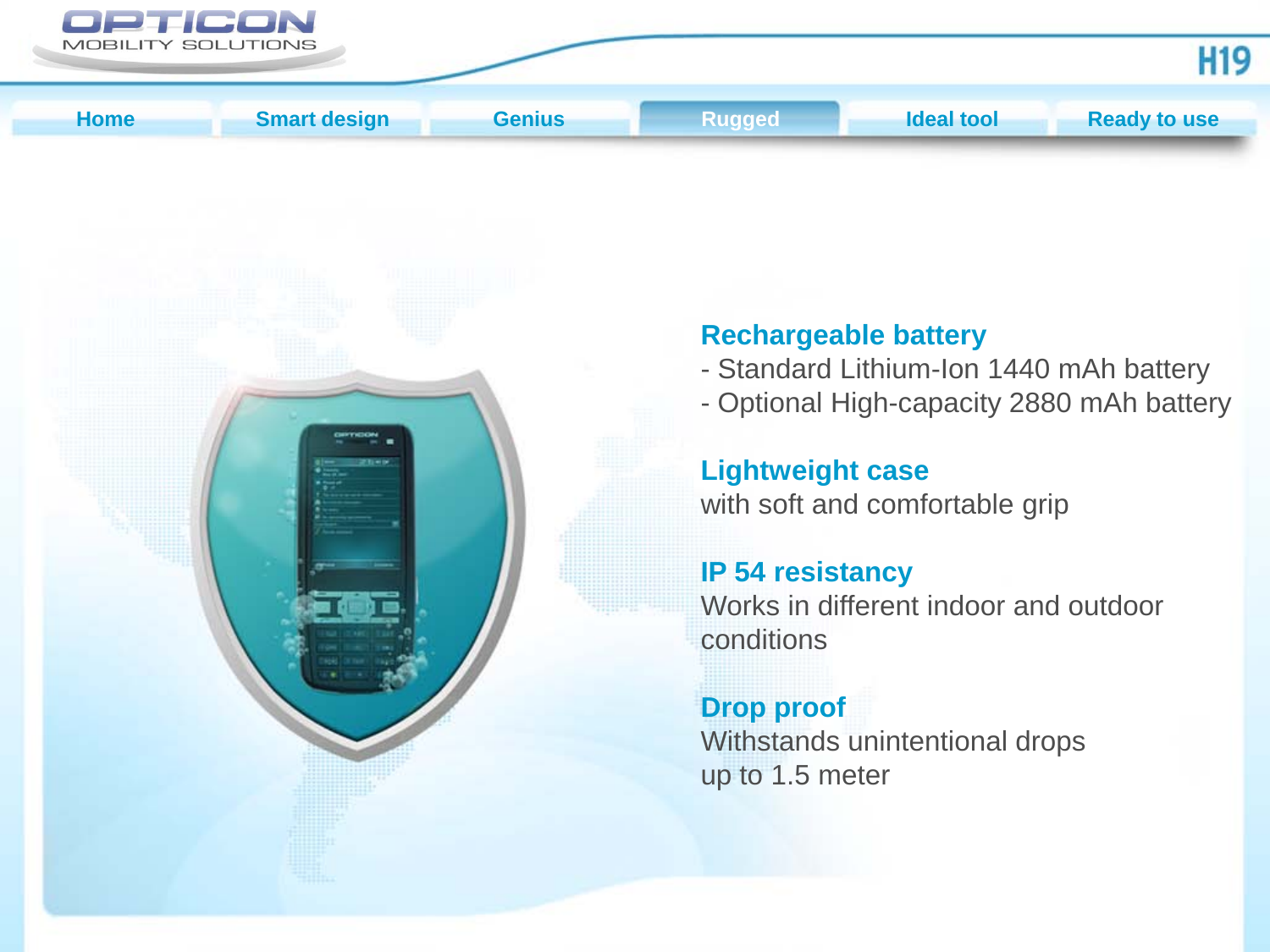<span id="page-4-0"></span>



Keep in touch with the enterprise management system



Report service maintenance at customer site



Manage inventory at location



Optimize record tracking with instant data mutations